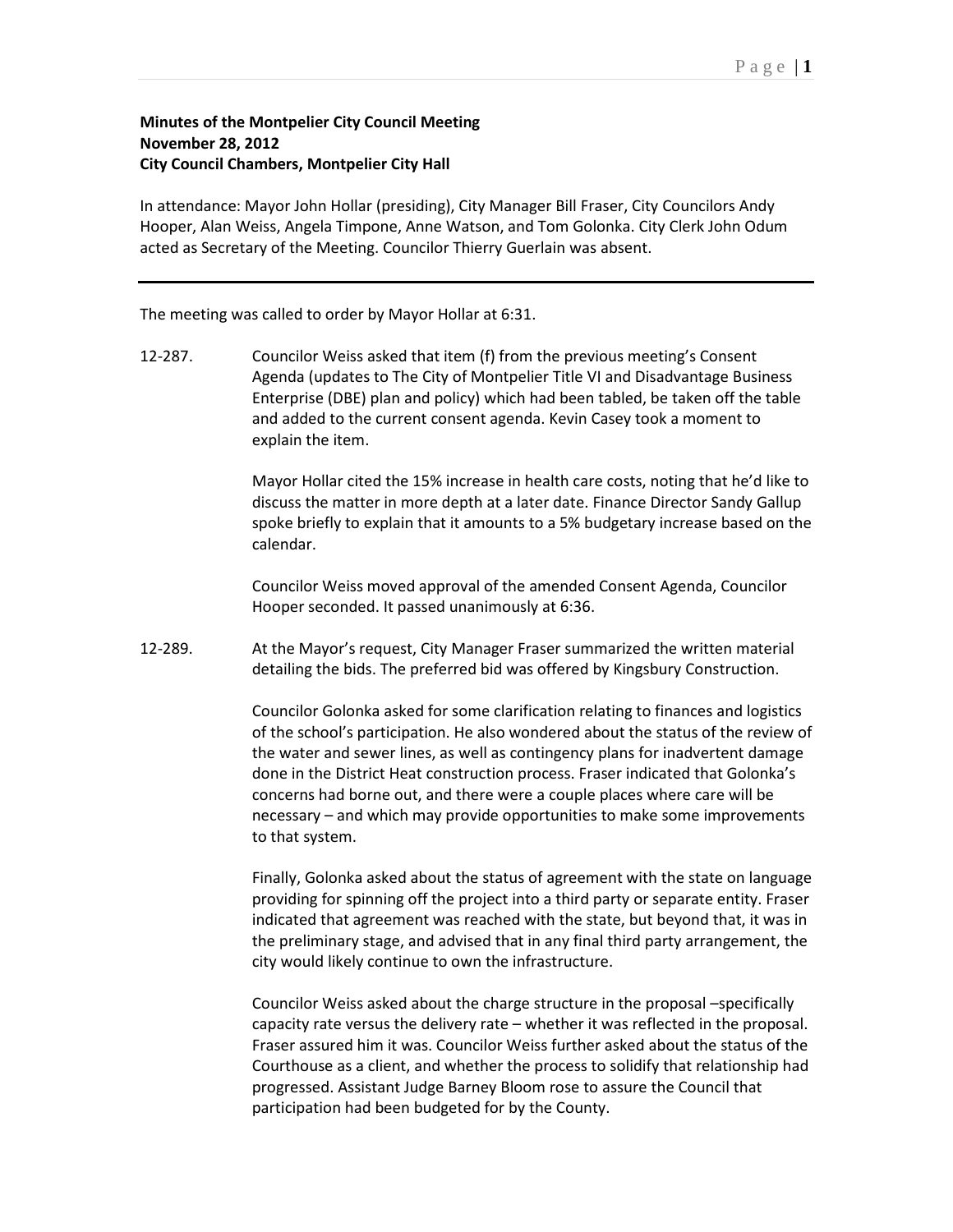Councilor Weiss asked if the construction bond includes all piping controls, meters, electric power – items that may be considered peripherals but necessary for the project to run. City Manager Fraser indicated that they were included. Bill Neuberger rose to concur, with the exception of the metering system and the heat exchanger.

Councilor Weiss noted that in the first five years of operation, expenses will exceed revenues. He asked how that deficit would be made up. Fraser indicated that between prepayment, the bond, and other issues, there would be a surplus in the aggregate.

Weiss also asked about the status of the third party ownership option, and Fraser repeated that the state had agreed to language accepting that.

Fraser also offered Weiss clarification on the ownership cycles envisioned in the project. Weiss also asked how Montpelier will provide power into the system during the 5 months the boiler is not running. Fraser indicated that it would be domestic hot water provided through the City Hall system. District Heat fund will pay that cost. That will be fuel oil based.

The Mayor spoke positively and enthusiastically about the project before calling for a motion.

Councilor Hooper moved approval of the Contract Award Recommendation, Councilor Timpone seconded. The motion passed 4-1, with Councilor Weiss voting no, at 6:52 PM.

12-290. Police Chief Tony Facos and Fire Chief Bob Gowans rose to brief the Council on the public safety departments. Facos reviewed the structure and mission of the department, as well as the allocation of personnel and resources. He compared the staffing structure with that of Barre City, and went over some of the statistics on calls and arrests. He went on to explain the changes the department would like to see to improve operations.

> Councilor Timpone had several questions on the details of crimes against children, narcotics, guns, and sexual assaults. Councilor Hooper asked for clarification on Vermont gun laws.

Chief Facos also indicated that some of the city's approach to drug crime was being replicated in Rutland due to its success. At Councilor Timpone's questioning, Facos indicated that much of the department's approach was "proactive."

Mayor Hollar asked about the Matrix conclusion that the proactive versus reactive policing ratio was overly slanted to the "proactive." Facos indicated that incident numbers have increased, their tactical and strategic approach to deploying their proactive resources have changed, and these elements have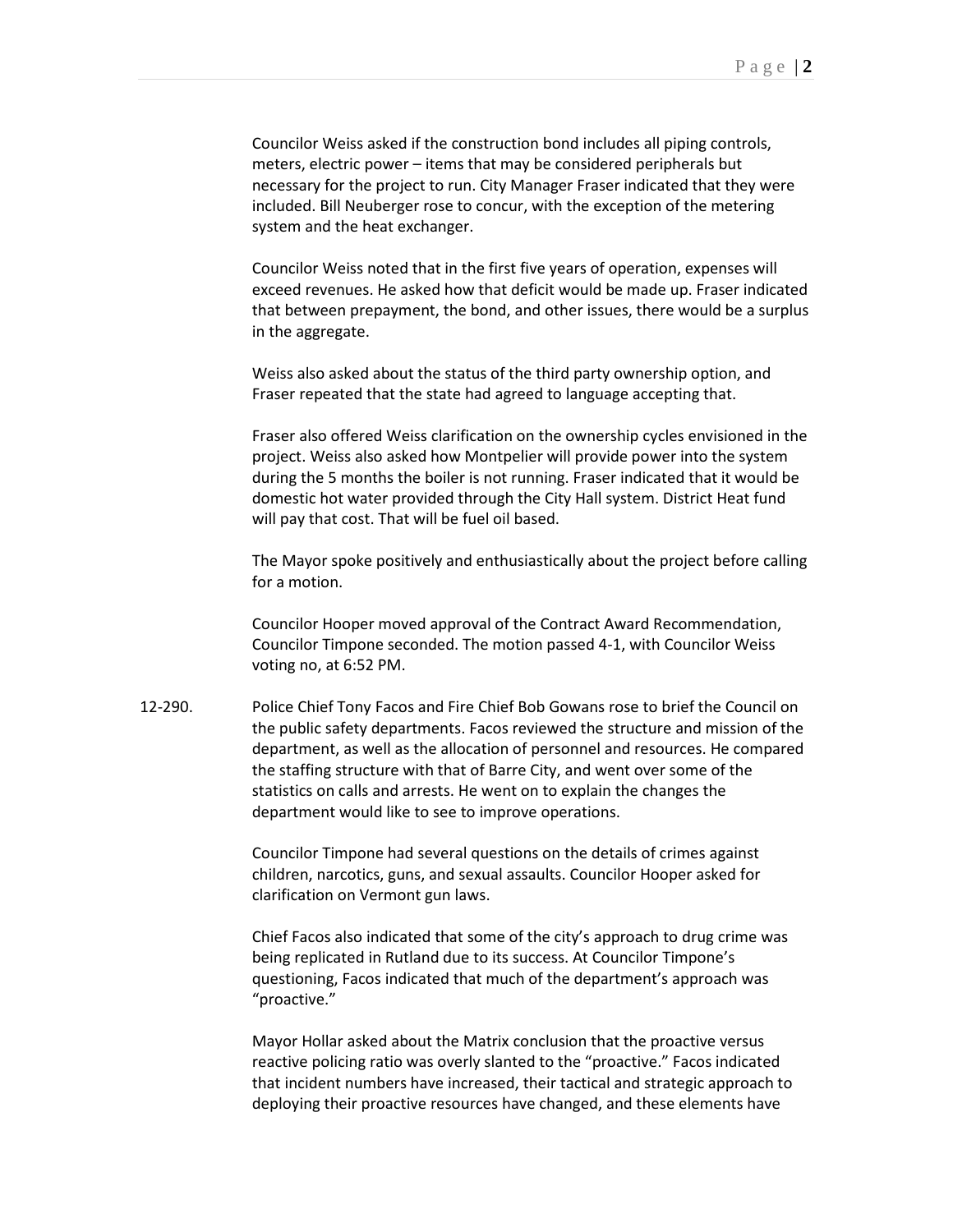somewhat balanced that (while granting that there will be some nights where that ratio remains closer to how Matrix had identified it).

Facos reviewed some of the cooperative efforts underway, noting the lack of state or federal funding for some of the mandated cooperative expectations. He briefly touched on the department's training models as well.

Chief Facos shared his thoughts on the regionalization process, speaking supportively of regionalizing dispatch and contrasting it with current contracts with neighboring communities. The concern he noted was that if regional dispatch was not based in Montpelier, the police building would often be inaccessible to the public due to staffing schedule changes. Councilor Golonka thought that the Chief should veer away from such specifics and respond only to the broadly defined approach (which Facos supported).

Beyond communications/dispatch, Facos felt that a broader regionalization could bring benefits, so long as the funding was appropriate – but he was concerned about the early ideas around the number of full-time officers in such a system. Facos questioned the projected \$187,000 savings for Montpelier suggested in the report.

Mayor Hollar asked the Chief if he would be amenable to continuing the Budget Committee process by looking at his department. He indicated he would be, and suggested some professional development for him as a department head could yield savings. He advised that phone and record management systems would need to be upgraded soon. To close, he briefly reviewed departmental performance metrics.

Councilor Hooper asked why Montpelier PD resources were so parallel to Barre City's. Facos discussed how crime rate statistics are tracked, and how they can be deceptive.

Fire Chief Gowans briefed the Council on the structure, status and mission of the department, and its impact on the budget (particularly the decrease in the overtime budget). He also reviewed the increase in the number of calls over the last decade, characterizing it as roughly a 3% per year increase (driven largely by emergency medical calls). 98% of emergent calls are responded to within 3:21. This is well above industry expectations and the national average.

Chief Gowans reviewed the department's outreach to schools and the community CPR instruction. He discussed how the department interacts with regional support services. He also noted the grants received by the department to support equipment purchases, as well as new grants applied for. He reviewed the departmental fleet and discussed how additional years of work are being squeezed out of several.

Gowans noted the regional contracts they are party to. He expressed some concern on the personnel depth/capacity for building inspection, and indicated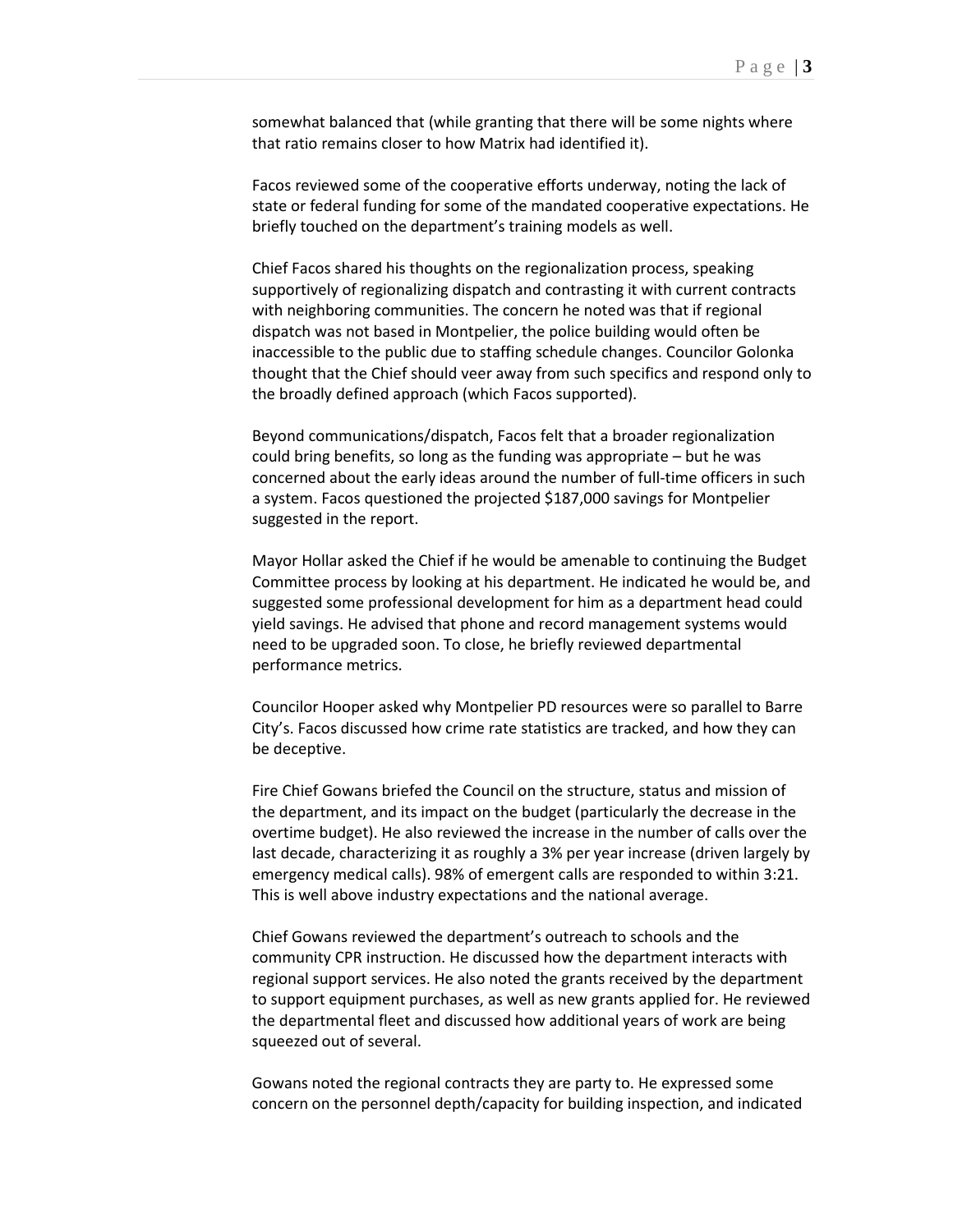department personnel would be trained in the procedures. Long term issues cited by Chief Gowans included the potential loss in federal grant funds, significant upcoming changes in state certification requirements, health care reimbursement for ambulance service, and the water/hydrant system. Gowans also indicated that internal policies and procedures are being updated. He expressed his concern at the lack of a fireworks ordinance.

The chief unequivocally stated he thought the First Night floating sky lanterns were an unacceptable risk, and that he had not approved them. He also spoke positively about the sprinkler ordinance; although he indicated he believed there was room for modification of the ordinance in regards to property renovations. Additions of less than 1000 feet or 50% do not need sprinkling, and he recommended adding language allowing for an alternate, lowerimpact/lower-cost plan for larger additions.

Mayor Hollar suggested it be made into a motion for a later meeting. Councilor Weiss recommended the Chief work through the sprinkler committee, and the Mayor concurred.

Chief Gowans addressed the Budget Committee report, noting his responses to the fifteen recommendations in the final document. One recommendation discussed was that ambulance transfers be eliminated. Gowans believed that they should be continued - that despite the overtime costs, the city ends up financially benefitting under the current approach.

The committee also questioned the process of sending a fire truck on every ambulance call. Gowans replied that it's an industry best practice followed by all other towns.

Councilor Weiss returned to the subject of ambulance transfers, wondering what the effect of the two ambulances at the Berlin Hospital on their operations are. Gowans indicated that they do far fewer transfers now than they used to.

On the regional public safety report, Gowans indicated he was a supporter of the regionalization concept for several reasons. In response to a question from Councilor Golonka, he indicated additional federal grants would be available for regional systems. He also suggested there could be opportunity for equipment reductions under such a system.

Mayor Hollar solicited feedback from the Council on how to move forward with the regionalization process, based on the proposal that was made at the November 15<sup>th</sup> committee meeting. Councilor Golonka noted that the political question of whether or not the city would be willing to surrender much of its authority over public safety services, and that he would need clarity on that soon. He also noted that it may be necessary to proceed with just Montpelier and Barre City under the agreement, noting that the formula would ease smaller towns into the arrangement, but that it would entail budgetary increases.